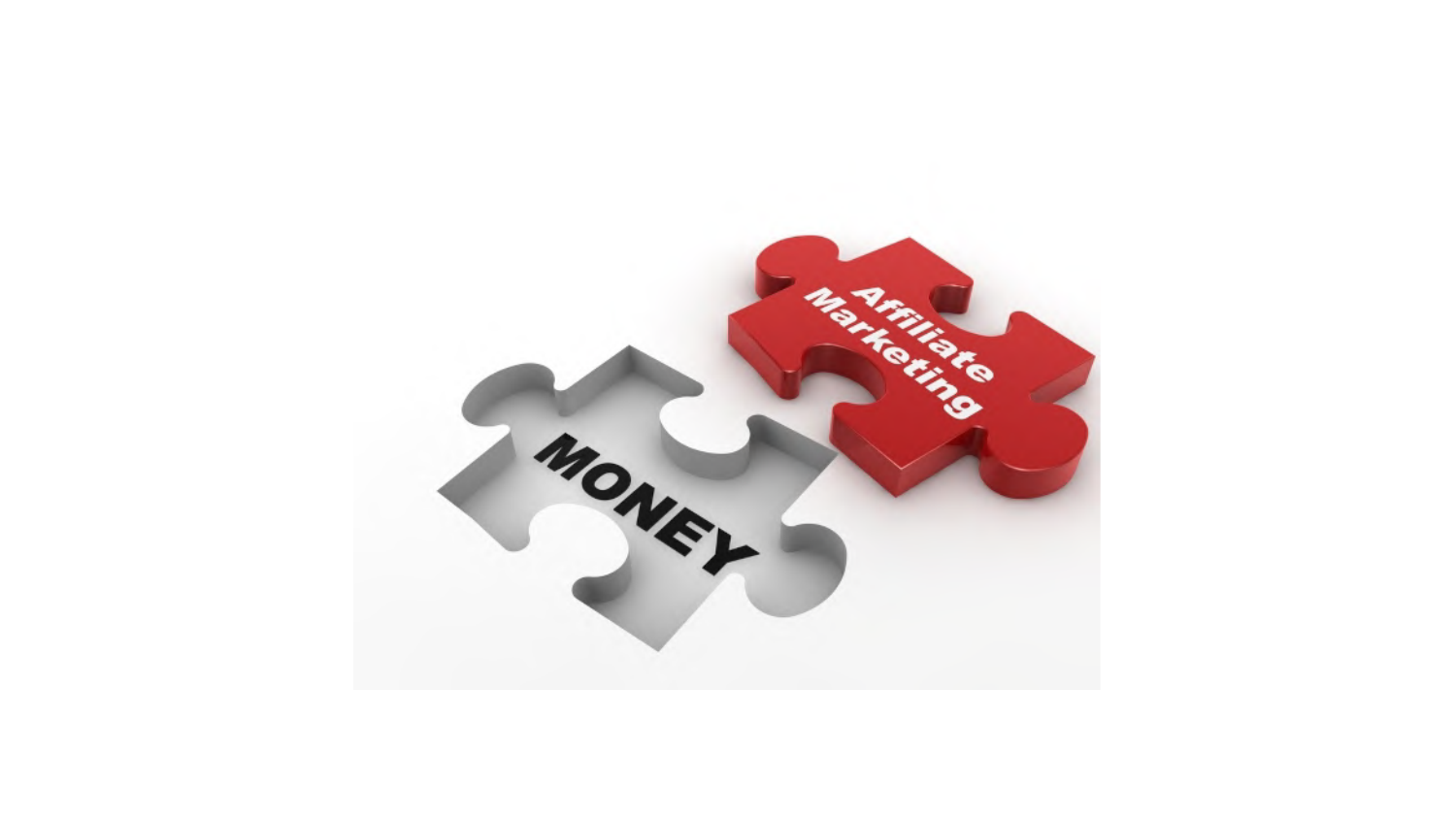# Affiliate Marketing Explained

- Online advertising decline.
- Pay-for-performance & sales.
- Works for any product/services.
- Tracking with unique affiliate codes.
- Real-time stats & referral commissions.
- Misconceptions about affiliate marketing.
- Notable merchants with affiliate programs.
- Mutually beneficial for merchants & affiliates.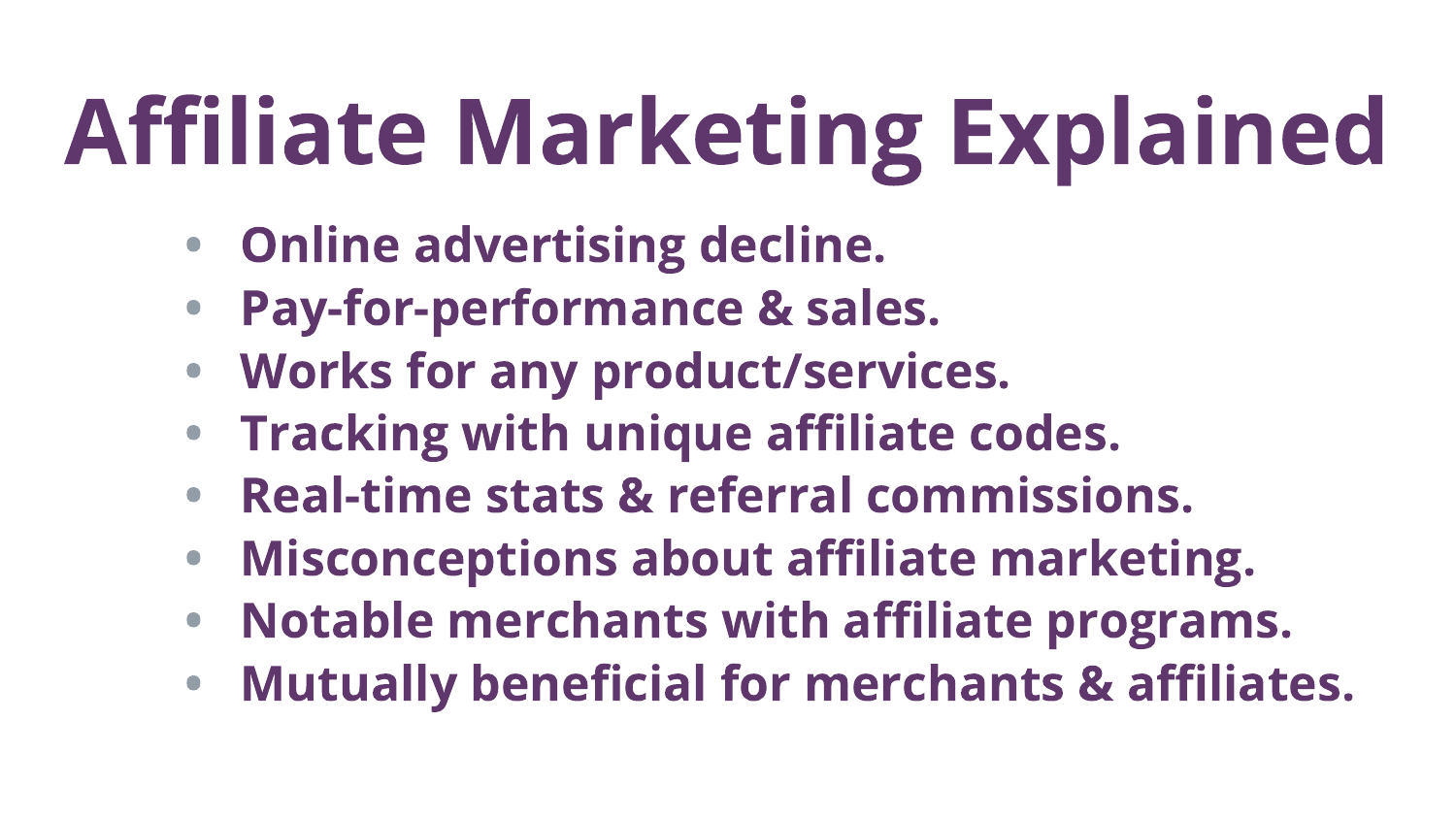### Online advertising decline.



Traditional advertising is expensive, and relatively ineffective online. Google and Facebook advertising is now very expensive and regulated. Merchants have to find more effective, innovative ways to reach their prospective customers. Influencer marketing is considered the next best method, but is fast becoming saturated and controlled. A big nail in the coffin of online advertising, is privacy REGULATION by countries.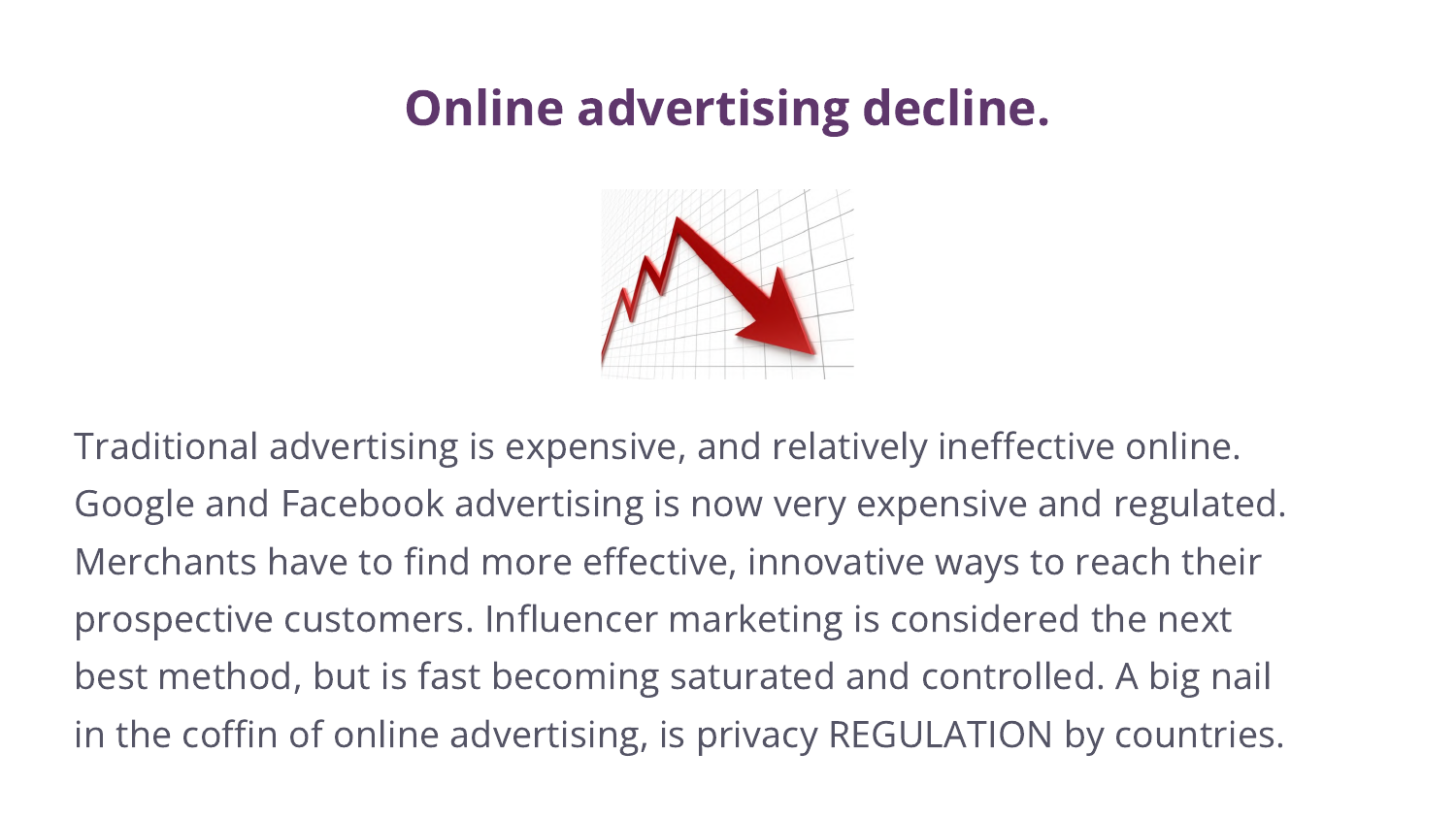### Pay-for-performance & sales.



Affiliate marketing is the obvious answer, and has been for many years. Ask Amazon. The main reason that merchants have not implemented an affiliate program, is lack of understanding and expertise. However, once in place, they never look back. It makes sense, to ONLY pay a measured percentage of the product price, than waste money on unpredictable advertising. Affiliates are an effective salesforce, without overheads.

- 
- 
- 

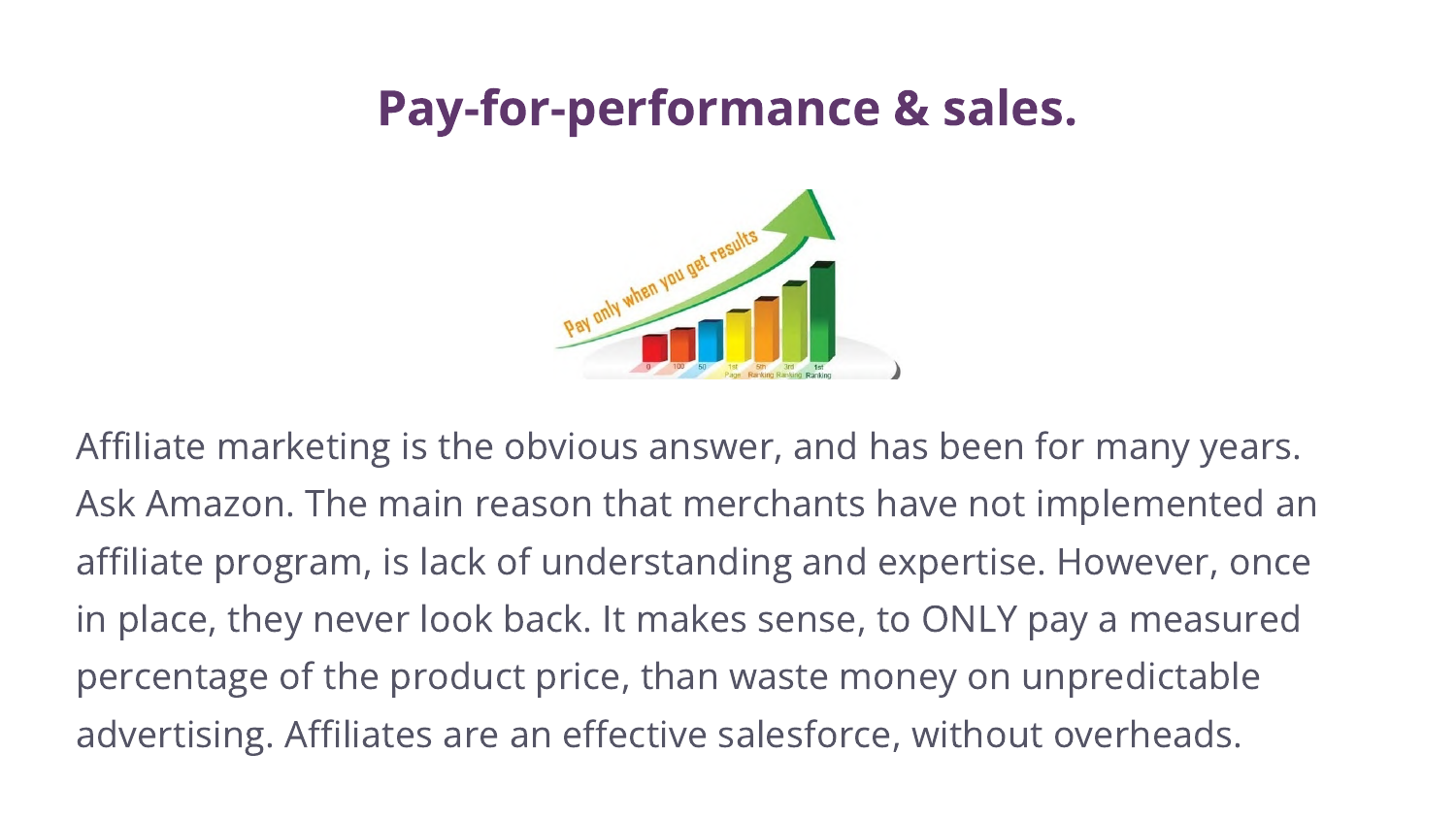## Works for any product/services.



Virtually anything can be sold via affiliate marketing. Tangible goods, digital products and virtual services, such as memberships. The revenue share business model is particularly suited to digital downloads that do not require physical manufacture, nor delivery. In the case of this initiative, we sell memberships, that include digital products and services. Affiliates are paid a commission when new members sign up, due to their efforts.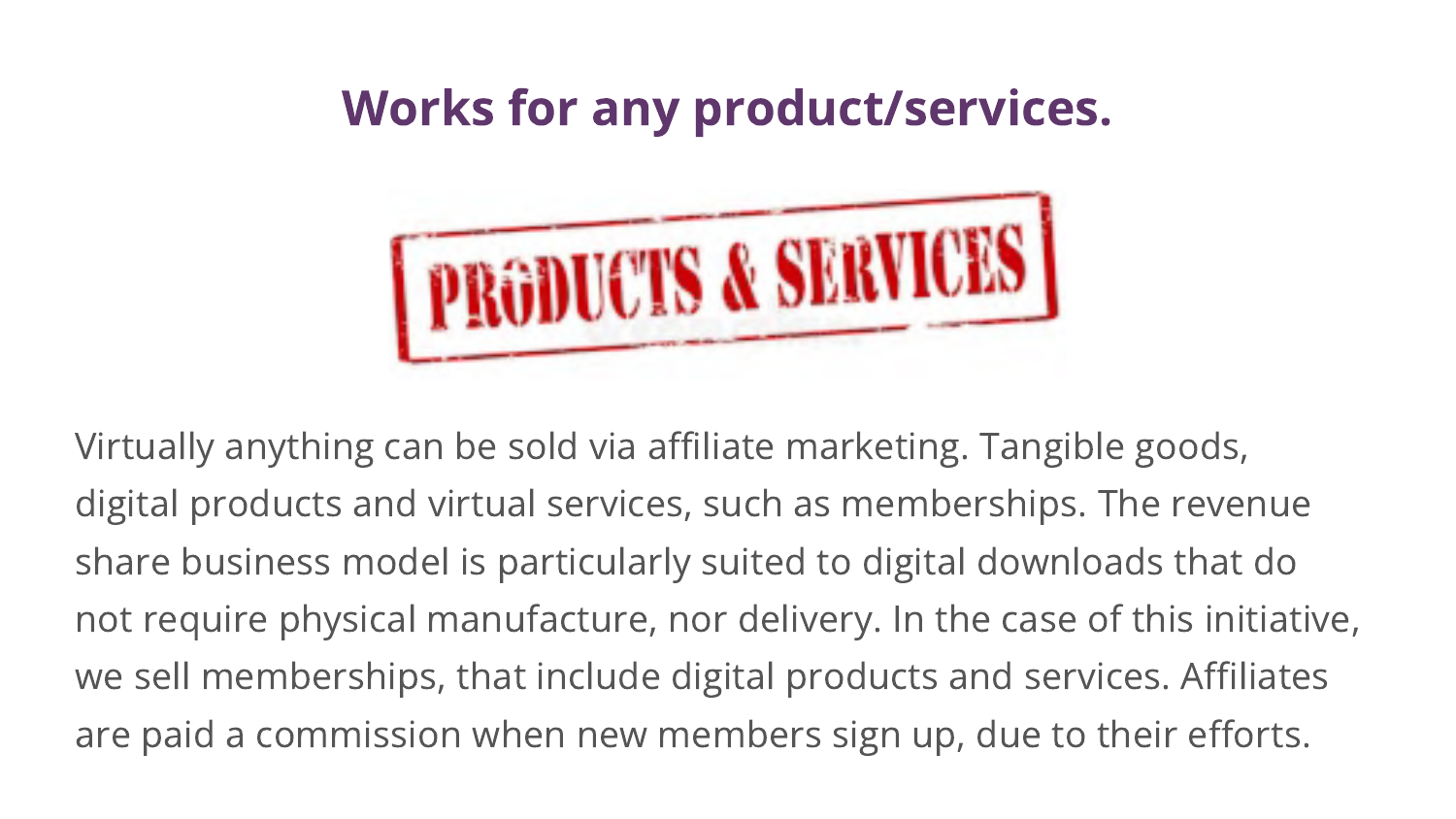## Tracking with unique affiliate codes.



Every affiliate is issued with an unique affiliate ID. This number is added to URL links in the browser. The affiliate ID can also be hidden in sub-domains, permalinks, redirects, graphics and QR codes. The affiliate ID is stored in a browser cookie, for a specified period of time. In our case, we pay lifetime commissions, so the cookie *does not expire*. The cookie is created when a user clicks on URLs that include a valid affiliate ID. If and when they pay for a membership, the commission is allocated to the referring affiliate.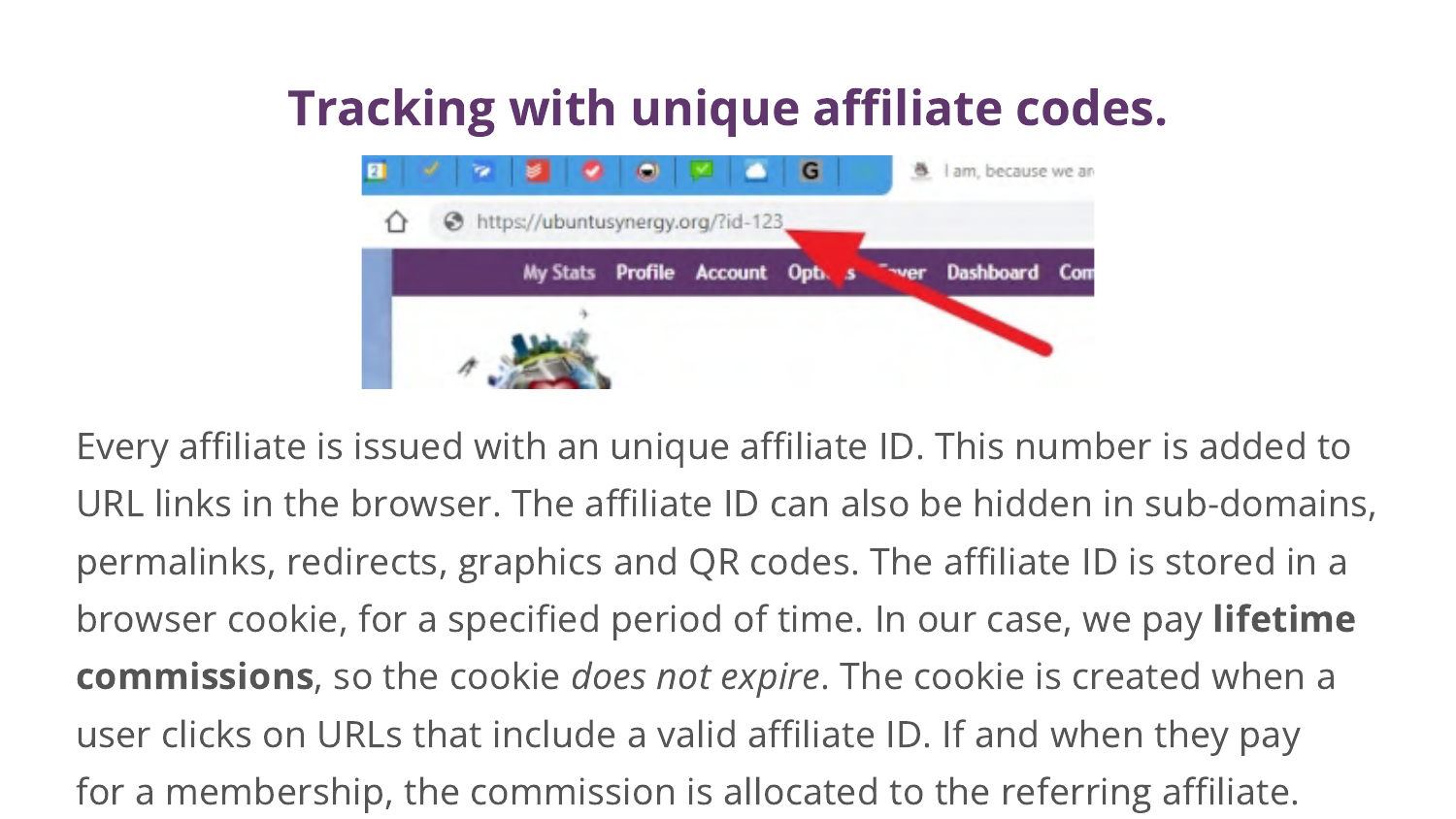



Affiliate Signs Up For Your Program

You Get a Sale & Your Affiliate Gets Paid!



**Customer Purchases &** Generates a Commision for your Affiliate

**Customers Are** Referred To Your Site



Affiliate Promotes Your Product





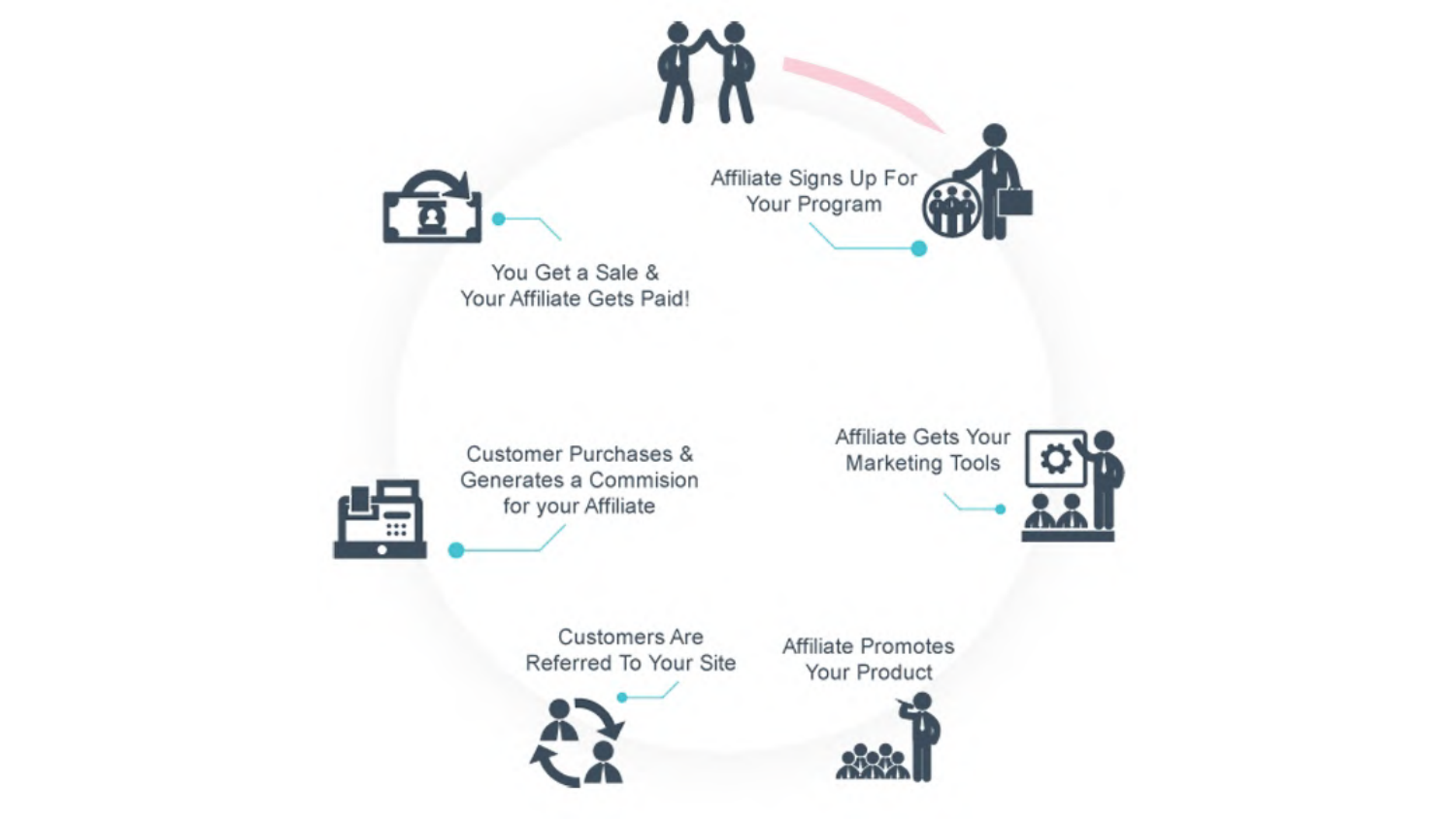### Real-time stats & referral commissions.



Affiliate programs are only as good as the tracking technology used. With attractive graphics, accurate tracking and clear reporting, made readily available to affiliates. They value transparency, honesty and efficient support. Timely payouts are made with efficient payment services.

Revolut



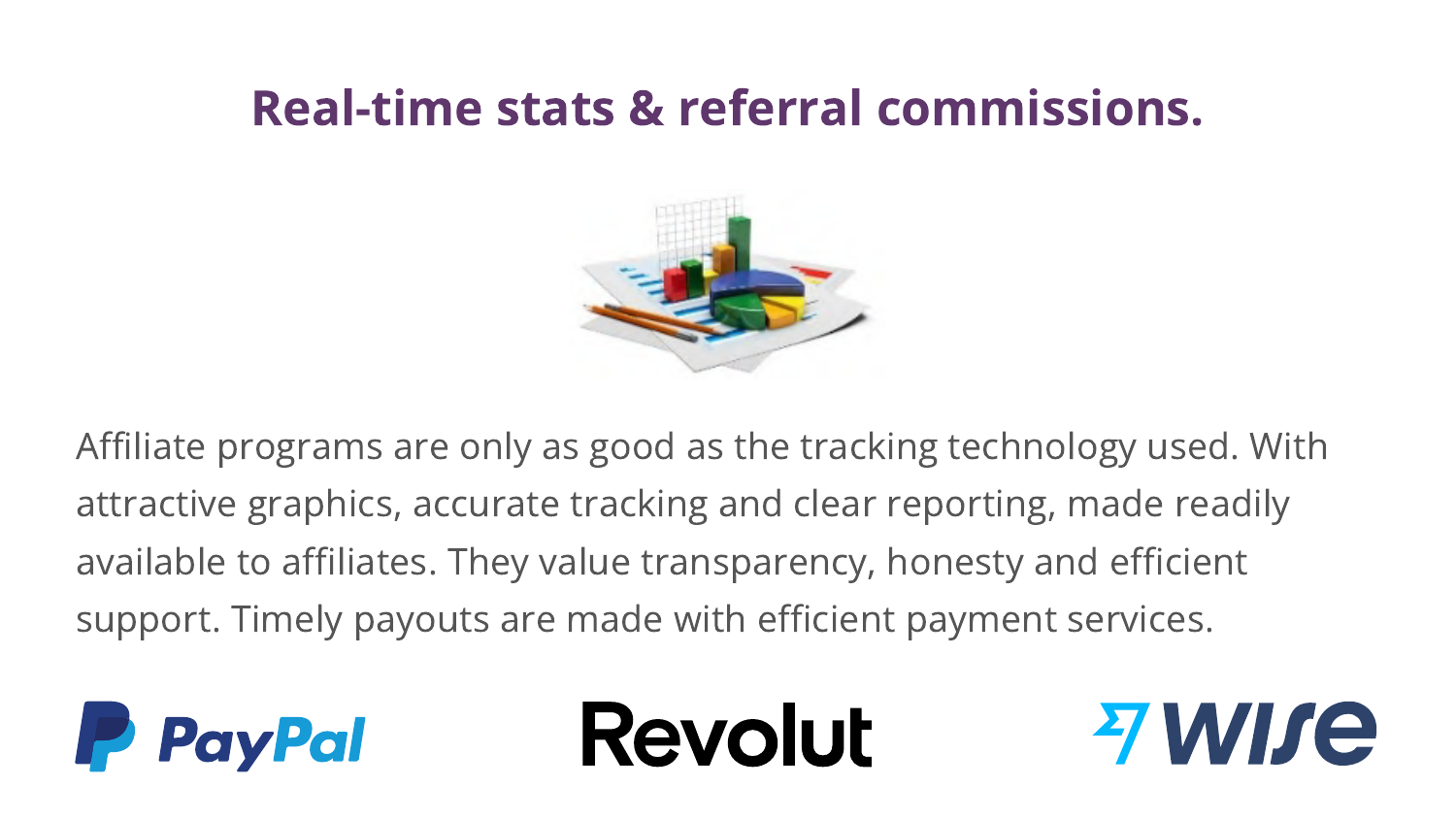### Misconceptions about affiliate marketing.



Affiliate marketing is not multi-level marketing, which relies on participants building a downline in the shape of a pyramid. Earning income on multiple levels, means the focus shifts to recruiting others, instead of the product. This is CONTRARY to affiliate marketing, whereby the PRODUCT is most important, without multiple levels of compensation. Affiliate programs have ONE tier. If there is no sale, there is no commission. Hence, there's work to do. It's NOT a get-rich-quick scheme. Affiliates are hard workers.

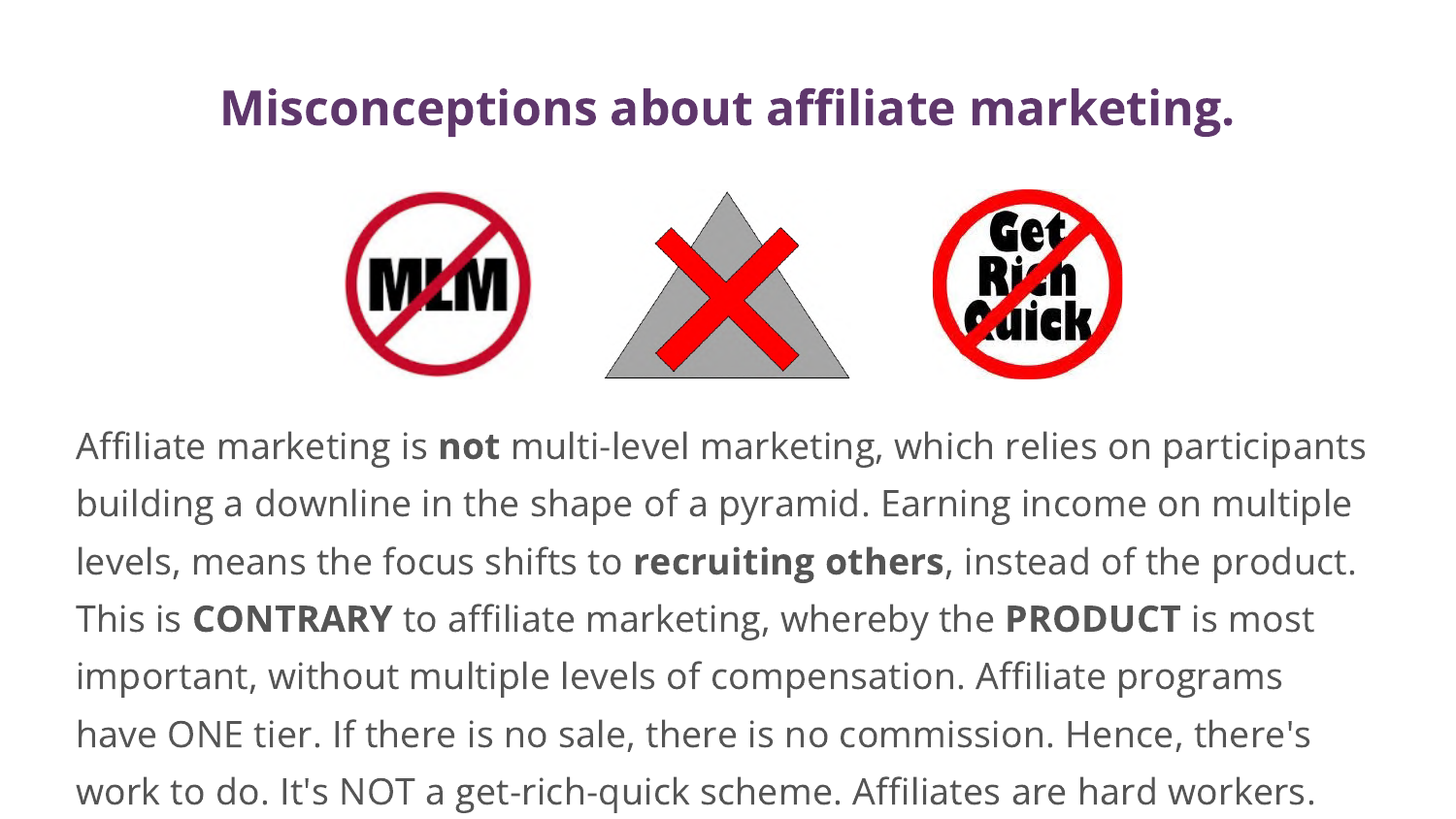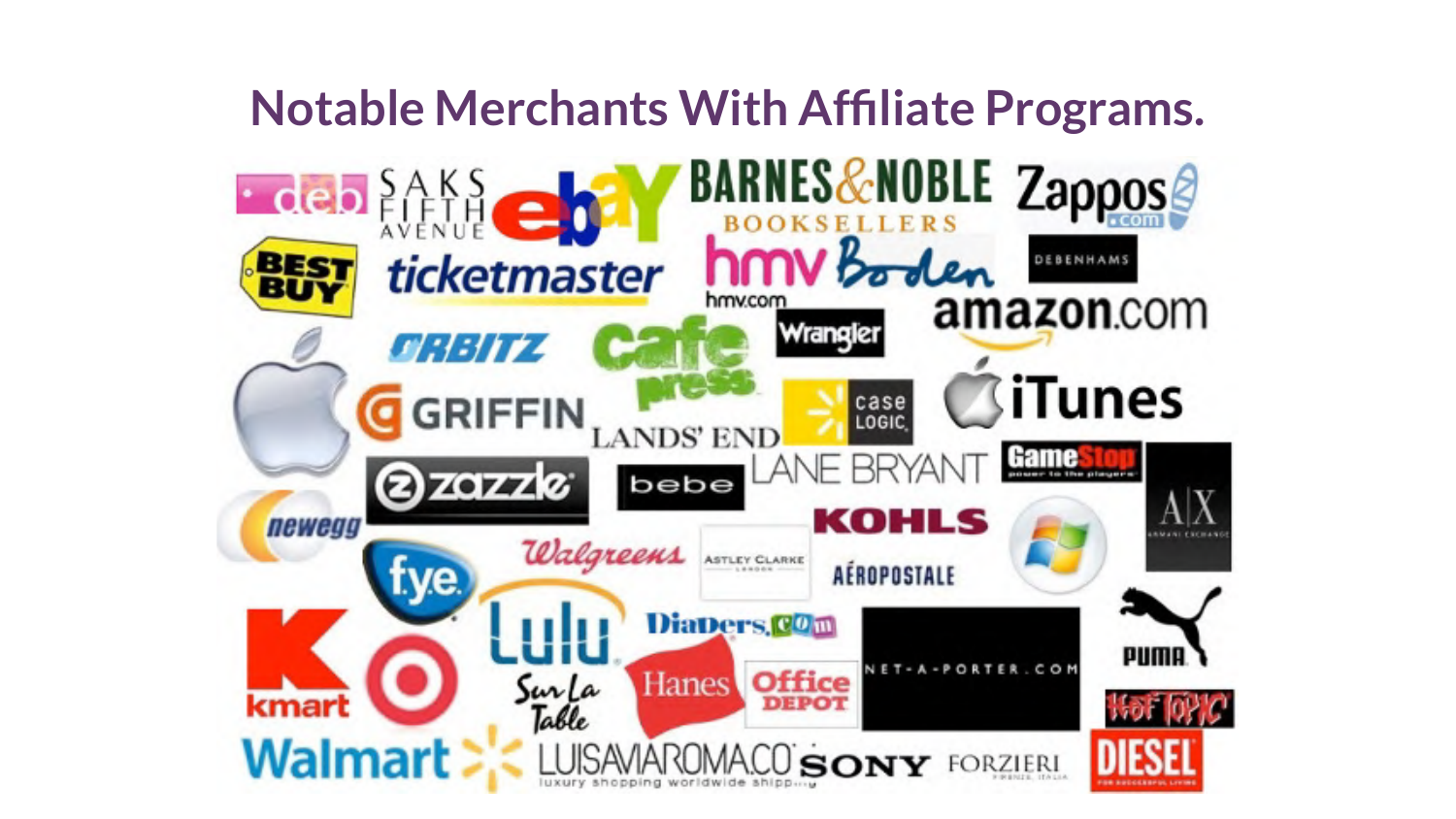# amazon

Despite the lack of understanding, most people are exposed to affiliate marketing, when they buy something online. Amazon is one large affiliate program. Jeff Bezos is the richest affiliate on the planet. He started Amazon, using the revenue share business model, and continues to this day. Most products in Amazon have affiliate IDs attached to the URL, and when a sale occurs, an affiliate somewhere, receives a commission. Affiliates can be individuals and/or companies. It's a silent partnership that pays well!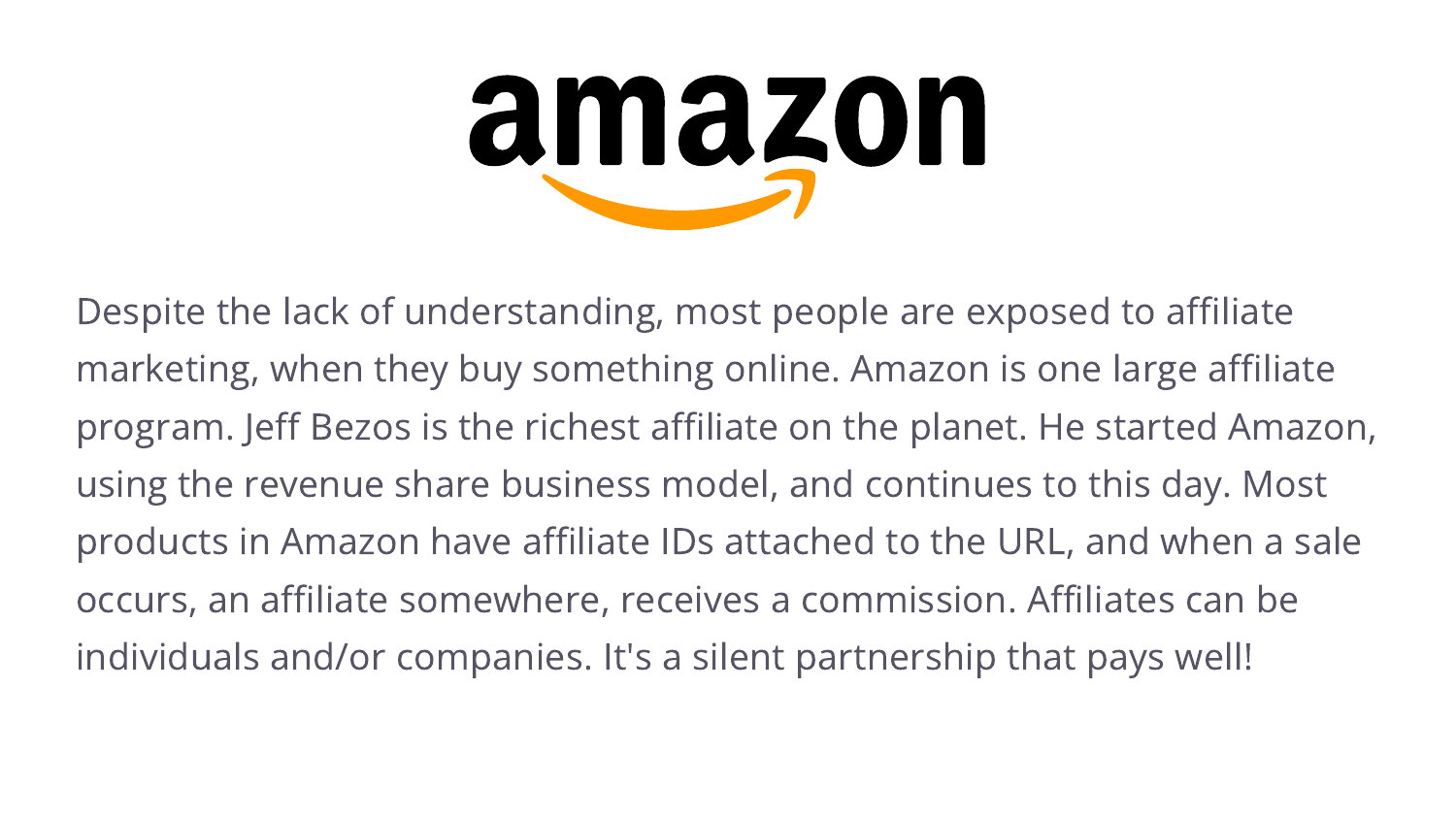### Mutually beneficial for merchants & affiliates.



### Merchants only pay commissions on products sold. It's a COST OF SALES.



Affiliates have nothing to stock, sell nor deliver. All they do is PROMOTE.